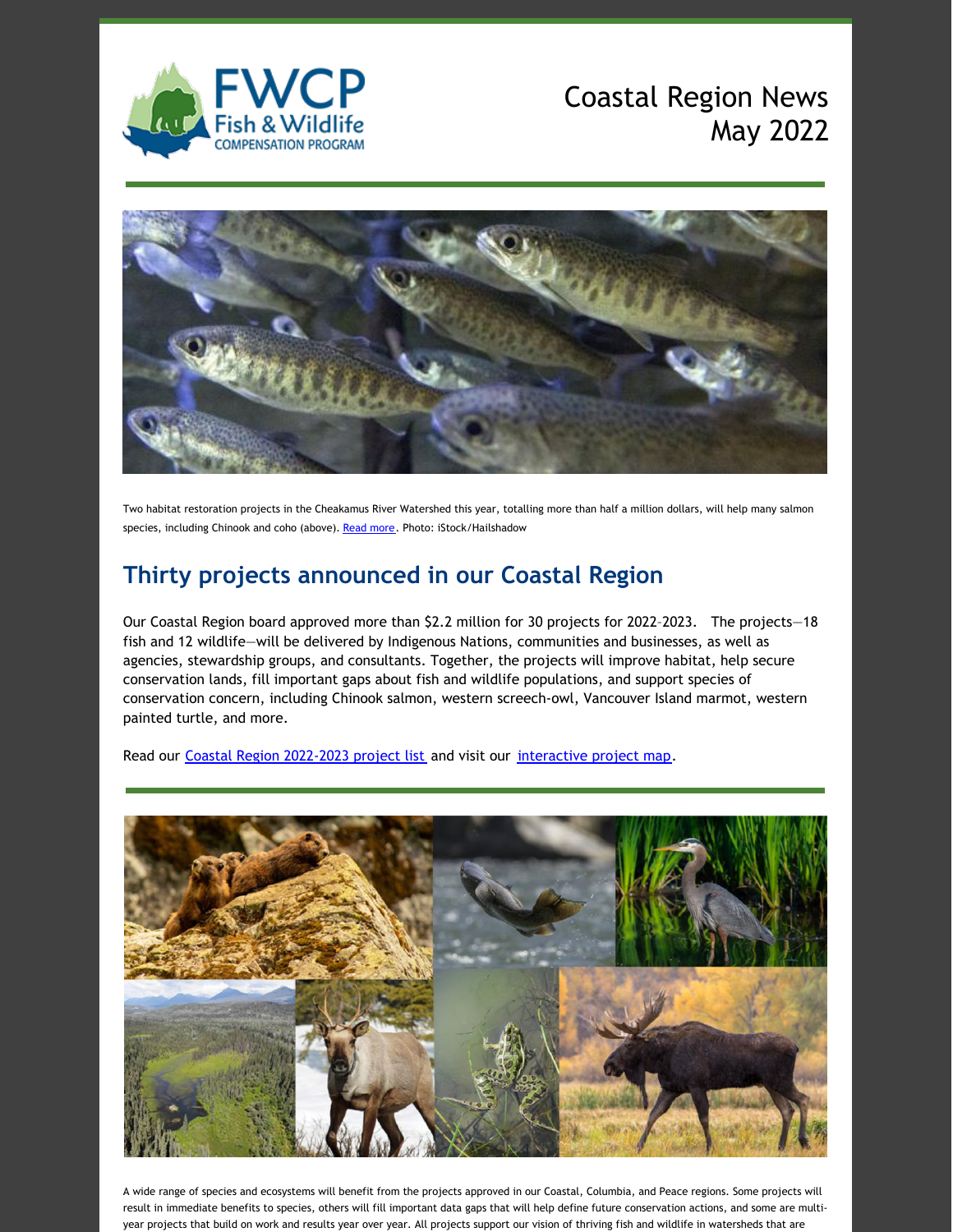functioning and sustainable. Photos clockwise from top left: A. Taylor; iStock Supercaliphotolistic; iStock Y. Gauthier; iStock D. Gaura; B. Houston; Wildlife Infometrics; Chu Cho Environmental

## **\$9.8 million approved for 95 projects in our three regions**

Our three regional boards approved funding for 95 projects this year to conserve and enhance fish and wildlife in watersheds impacted by BC Hydro dams. "We take a forward-looking approach that balances protecting past conservation efforts and contributing to the resilience of watersheds in the future while remaining focused on our overall mission to conserve and enhance fish and wildlife in watersheds impacted by BC Hydro dams," says Monique Stevenson, FWCP program manager. See all the projects we're funding this year in our Coastal, Columbia, and Peace region [project](https://fwcp.ca/projectlists/) lists.

Nearly 87% of project funding in 2022- 2023 across all three regions is going toward land securement, habitat- or species-based actions. The \$9.8 million in FWCP funding has helped leverage another \$12 million, for a total project value of nearly \$22 million.



#### **Watch our northern spotted owl webcam now!**



The northern spotted owl webcam is now live! Watch the rarest owl in Canada at the Northern Spotted Owl Breeding Program in Langley, BC. Be sure to check it out in the evenings and early morning when the owls are most active. Bookmark this page: **[fwcp.ca/owlwebcam/](https://r20.rs6.net/tn.jsp?f=001e8A8VgkbQDK5LBCtFXfEeGfe_IrXE5Ri5wrfcnjgnc-ZB2VlfnglZaSEvivdMm7m9yLSnAfI1MA3YCQh83r6zS4wm0tbQSNVyT5fx1OxZ3aieYomwyCgTLP6Lr5B-ZO_1YvLKoaHkM4xwaty1PcWrQ==&c=K6zgkpd9s2y83-RnCw1X9JYMAqCGhzBfPPXjXuO-UBgkFK98y6f8wg==&ch=fIp-L6mIdzK8S-jGdaNvTh4_0ZAW700iNd_0-9-i8YSxVX6cRt_B7Q==)**. The webcam is hosted by the FWCP and the Northern Spotted Owl Breeding Program. Photo: NSOBP



This year, our Coastal Region board has set aside more than \$350,000 for the purchase of conservation land. Land securement will benefit many species, including the grizzly bear. This one was photographed in April in the Salmon River Estuary. Photo: The Nature Trust of B.C.

### **Rare sighting highlights value of land securement**

In 2015, the Nature Trust of BC, with funding from the FWCP and others, purchased the Salmon River Estuary